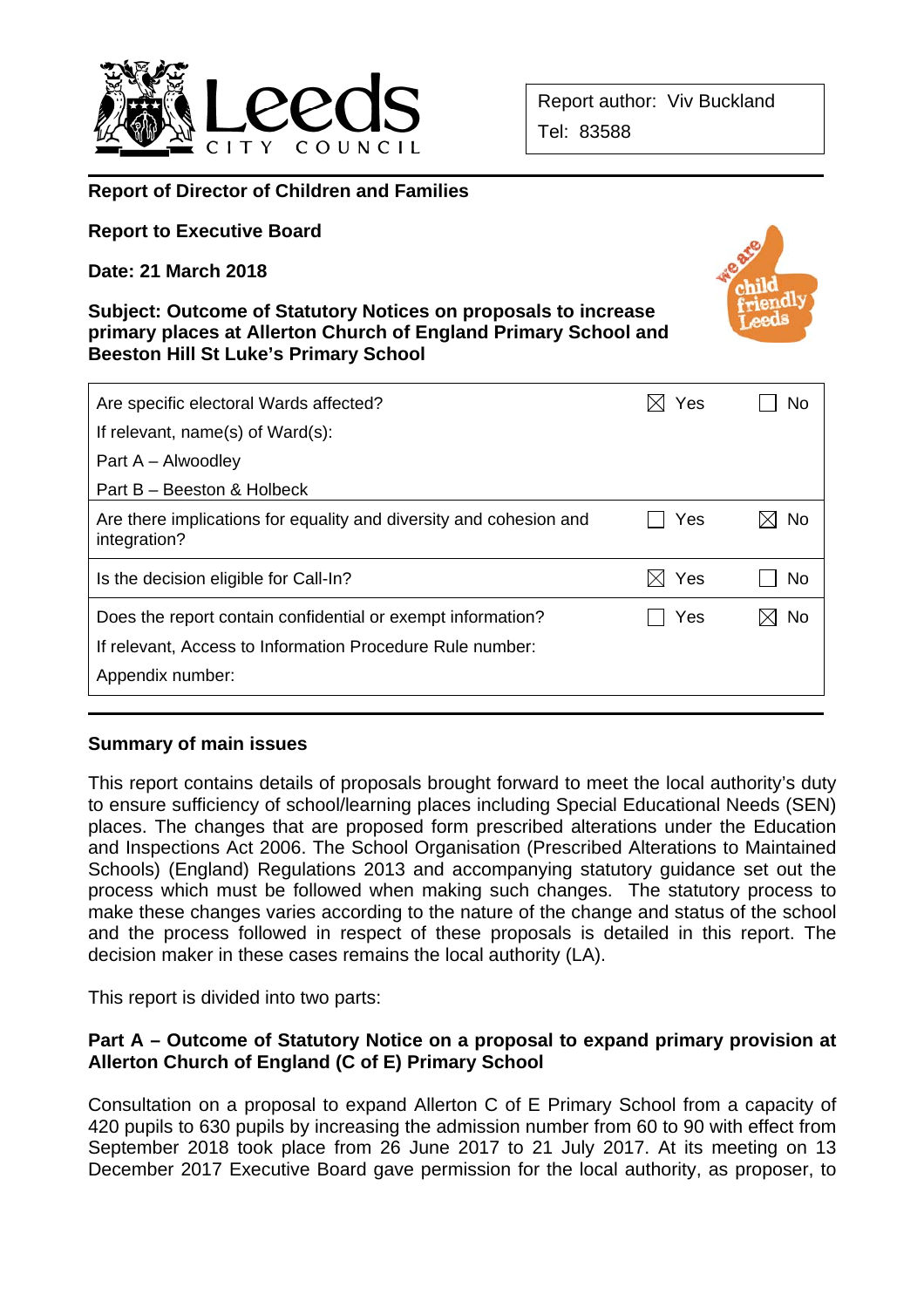publish a Statutory Notice in respect of the proposal. Part A of this report gives details of the finalised proposal and seeks a final decision from Executive Board.

### **Part B - Outcome of Statutory Notice on a proposal to expand primary provision at Beeston Hill St Luke's Church of England (C of E) Primary School and to establish SEN provision**

Consultation on a proposal to expand Beeston Hill St Luke's C of E Primary School from a capacity of 315 pupils to 420 pupils by increasing the admission number from 45 to 60 from September 2019 and to establish SEN provision for pupils with Complex Communication Difficulties including children who may have a diagnosis of ASC (Autistic Spectrum Condition) for approximately 8 pupils with effect from September 2019, took place from 11 September 2017 to 6 October 2017. At its meeting on 13 December 2017 Executive Board gave permission for the local authority, as proposer, to publish a Statutory Notice in respect of the proposal. Part B of this report gives details of the finalised proposal and seeks a final decision from Executive Board.

### **Parts A and B**

Statutory notices for the two proposals detailed in Part A and B were published on 8 January 2018. Publication of the Notices marked the start of a four week formal consultation, also known as the 'representation' stage as prescribed in the 'Prescribed Alterations' regulations. During this four week period which ended on 5 February 2018 anyone could object to or comment on the proposals. In respect of the proposals at Beeston Hill St Luke's C of E Primary School there were no representations received during the representation period. In respect of the proposals at Allerton C of E Primary School there were four representations made during the representation period, two of which were formal objections and two of which were submitted as comments rather than objections. As objections were received the School Organisation Advisory Board (SOAB) was convened to consider the matter and make a recommendation to Executive Board. SOAB met on 20 February 2018, the notes of their meeting are attached as an appendix to this report.

### **Recommendations**

Executive Board is asked to:

- Approve the proposal to permanently expand primary provision at Allerton Church of England Primary School from a capacity of 420 pupils to 630 pupils with an increase in the admission number from 60 to 90 with effect from September 2018.
- Approve the proposal to permanently expand primary provision at Beeston Hill St Luke's Church of England Primary School from a capacity of 315 pupils to 420 pupils with an increase in the admission number from 45 to 60 from September 2019 and to establish SEN provision for pupils with Complex Communication Difficulties including children who may have a diagnosis of ASC (Autistic Spectrum Condition) for approximately 8 pupils with effect from September 2019.
- Note the responsible officer for implementation is the Head of Learning Systems.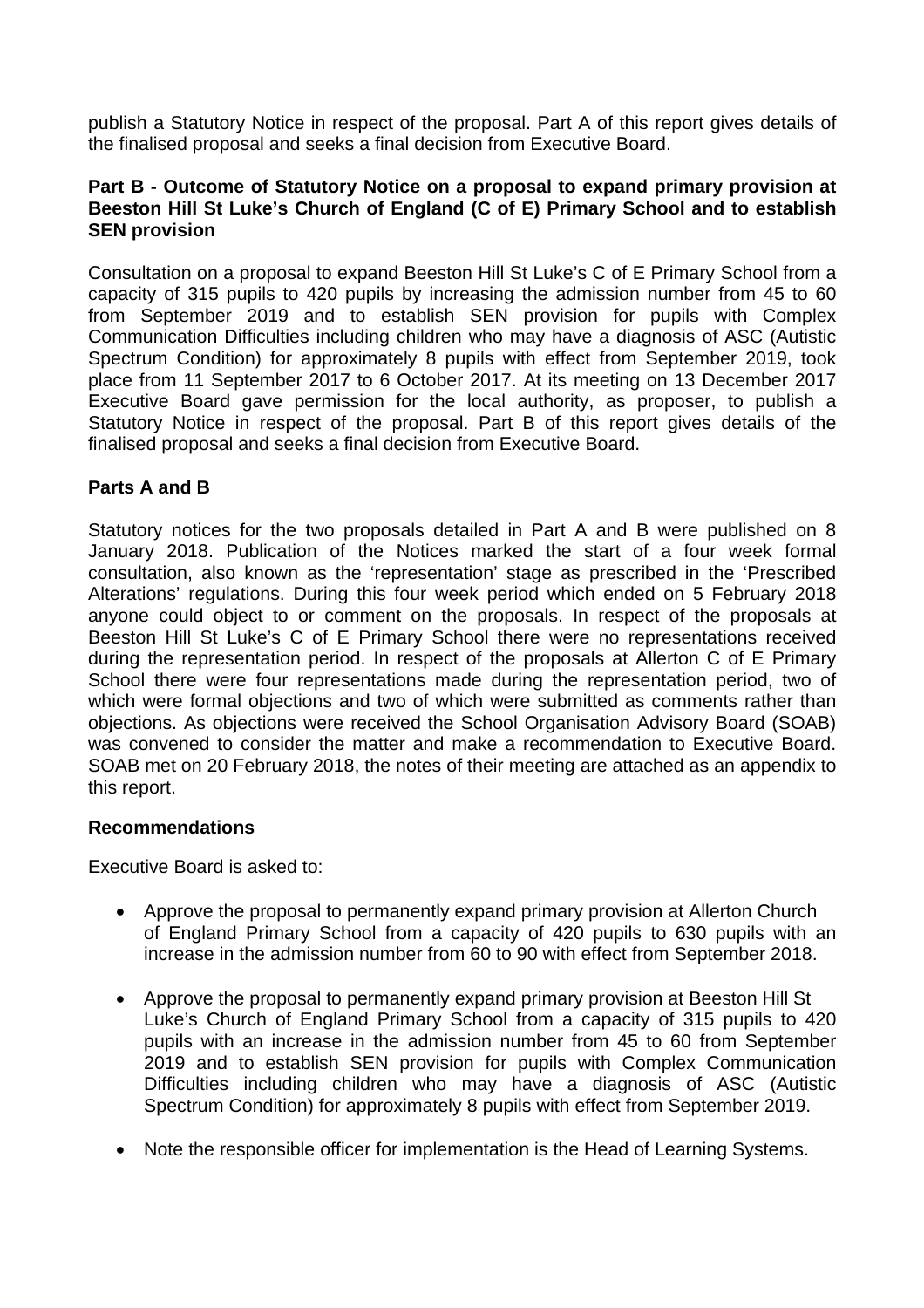## 1 **Purpose of this report**

1.1 This report contains details of proposals brought forward to meet the LA's duty to ensure a sufficiency of school/learning places, which support the achievement of the Best Council priority to improve educational achievement and close achievement gaps. This report describes the outcome of Statutory Notices published regarding proposals to expand primary school provision at Allerton C of E Primary School and Beeston Hill St Luke's C of E Primary School, and to establish SEN provision for pupils with complex communication difficulties at Beeston Hill St Luke's Primary School, and seeks a final decision in respect of these proposals.

## 2 **Background information**

### **Parts A and B**

- 2.1 At its meeting on 13 December 2017 Leeds City Council's Executive Board considered the outcome of the consultations for these two sets of proposals. Permission was given to publish Statutory Notices, which were brought forward under the Education and Inspections Act 2006 and in accordance with the School Organisation (Prescribed Alterations to Maintained Schools) (England) Regulations 2013. The Notices were published on 8 January 2018 which marked the start of a four week formal consultation, also known as the 'representation' stage as prescribed in the 'Prescribed Alterations' regulations. During this four week period which ended on 5 February 2018 anyone could object to or comment on the proposals. A final decision on each proposal must be made within 2 months of the expiry of the Notice, therefore by 4 April 2018. Executive Board is the decision maker for these proposals.
- 2.2 Copies of the Statutory Notices were displayed at each entrance to the respective schools, on notice boards at the schools and on lampposts in the areas near to the schools. The full proposals were posted on the schools' websites and on the Leeds City Council website and parents at both schools informed, along with any stakeholder who responded to the original consultations at each school where contact details were provided. Other local schools and the Dioceses were also informed about the proposals. In addition details of the SEN proposal at Beeston Hill St Luke's C of E Primary School was shared with various parent groups including EPIC (Empowering Parents, Improving Choices), SCOPE and SENDIASS Leeds (Special Educational Needs and Disability Information Advice Support Service).
- 2.3 In respect of the proposals at Beeston Hill St Luke's C of E Primary School there were no representations received during the representation period. In respect of the proposals at Allerton C of E Primary School there were four representations made during the representation period, two of which were formal objections and two of which were submitted as comments rather than objections. As objections were received the School Organisation Advisory Board (SOAB) was convened to consider the matter and make a recommendation to Executive Board. SOAB met on 20 February 2018, the notes of their meeting are attached as an appendix to this report.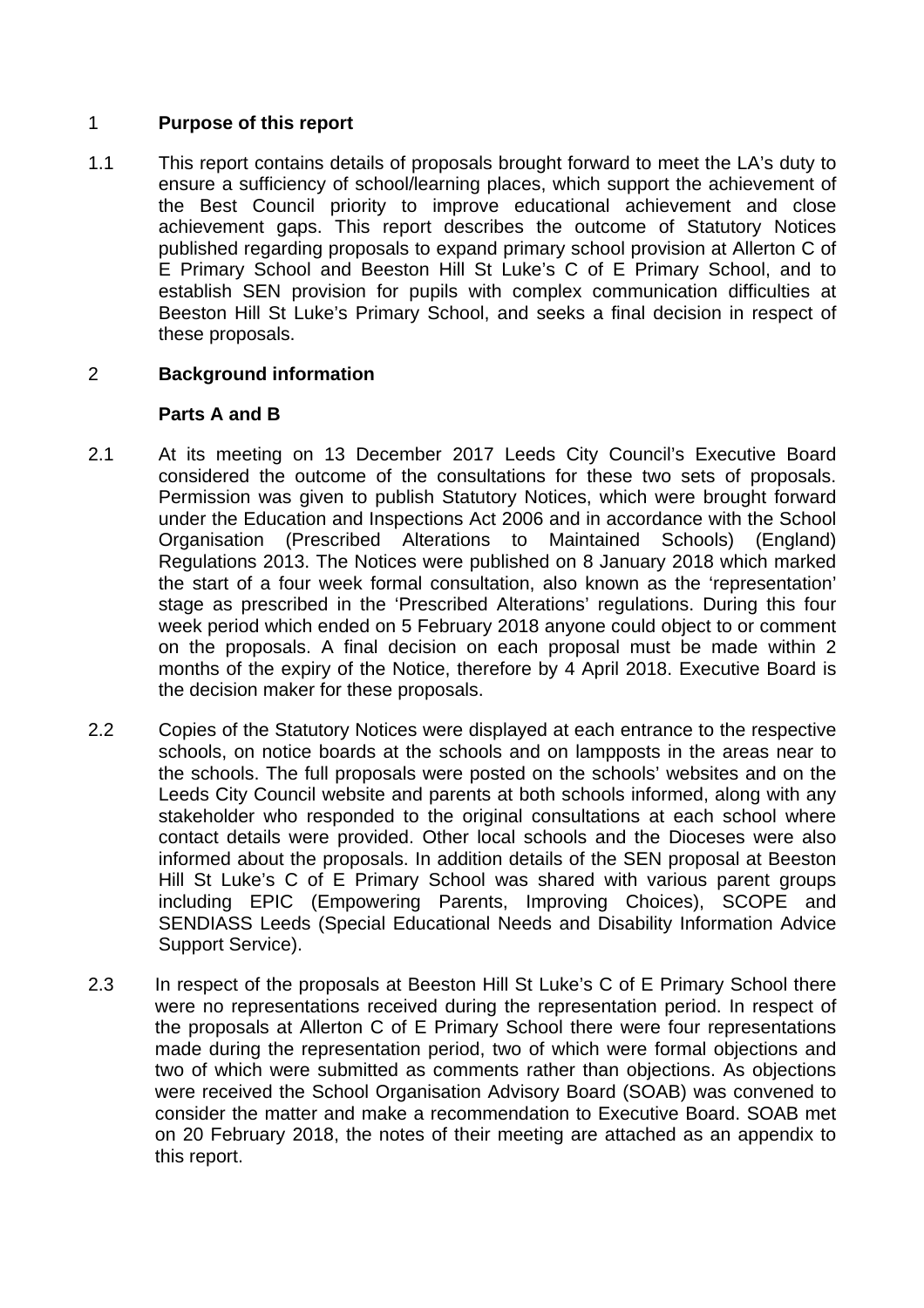### 3 **Main issues**

## **Part A – expansion proposal at Allerton C of E Primary School**

- 3.1 During the representation period following publication of the Statutory Notice four respondents commented on the proposal. Two responses were to be counted as 'comments' rather than objections and two responses were 'objections'. The responses that contained comments were from local residents, who expressed highways related concerns relating to; congestion at peak times, cars parking on both sides of the road blocking driveways, parked cars restricting the bus route and making the road dangerous due to restricted view, cars parking on double yellow lines, lack of crossing or crossing patrol, single entrance to school being an issue for both cars and pedestrians. One suggestion made was to expand the existing Park and Ride car park and to create a pedestrian entrance to the primary school. One of the respondents indicated that they did not object to the expansion of the school but had concerns around additional traffic as noted above.
- 3.2 The two objections received raised the following concerns to which our response is also given below.
- 3.3 **Concerns:** That additional children at the school will increase traffic during peak times; Road safety in light of existing and future parking issues; Existing and likely increase to inconsiderate/illegal parking e.g. parking on double yellow lines and blocking drives; Traffic entering and exiting the school's single vehicular access point is dangerous; Increased congestion and decreased traffic flow; Anti-social behaviour connected with parking near to the school; Problems with buses passing safely near to the school; Pedestrian access to the school via a small gate is dangerous; Lack of pedestrian crossing points; Lack of policing of existing permits and double yellow lines; Leeds City Council should consider creating separate entrances to the school in order to distribute traffic more evenly.
- 3.4 **Response:** In the report to Executive Board in December 2017 following consultation, concerns about Highways issues were addressed as follows:

"The LA acknowledges the concerns relating to an increase in traffic in the area due to existing traffic issues and we will work with colleagues in Highways Services to look at ways of managing this where appropriate. Highways would take account of the existing bulge cohorts in terms of assessing the highway impact. During the consultation a number of suggestions were made regarding how increases to traffic could be managed which included:

- A review of the current park and ride arrangement off King Lane and potential to create a formal pedestrian walk-through from the park and ride onto Lingfield Approach;
- Further use of double yellow lines near to the school;
- Assessment of the traffic verges on Lingfield Approach and Lingfield Drive and potential to create parking/drop off;
- A review of the current bus routes/times at pick up/drop off;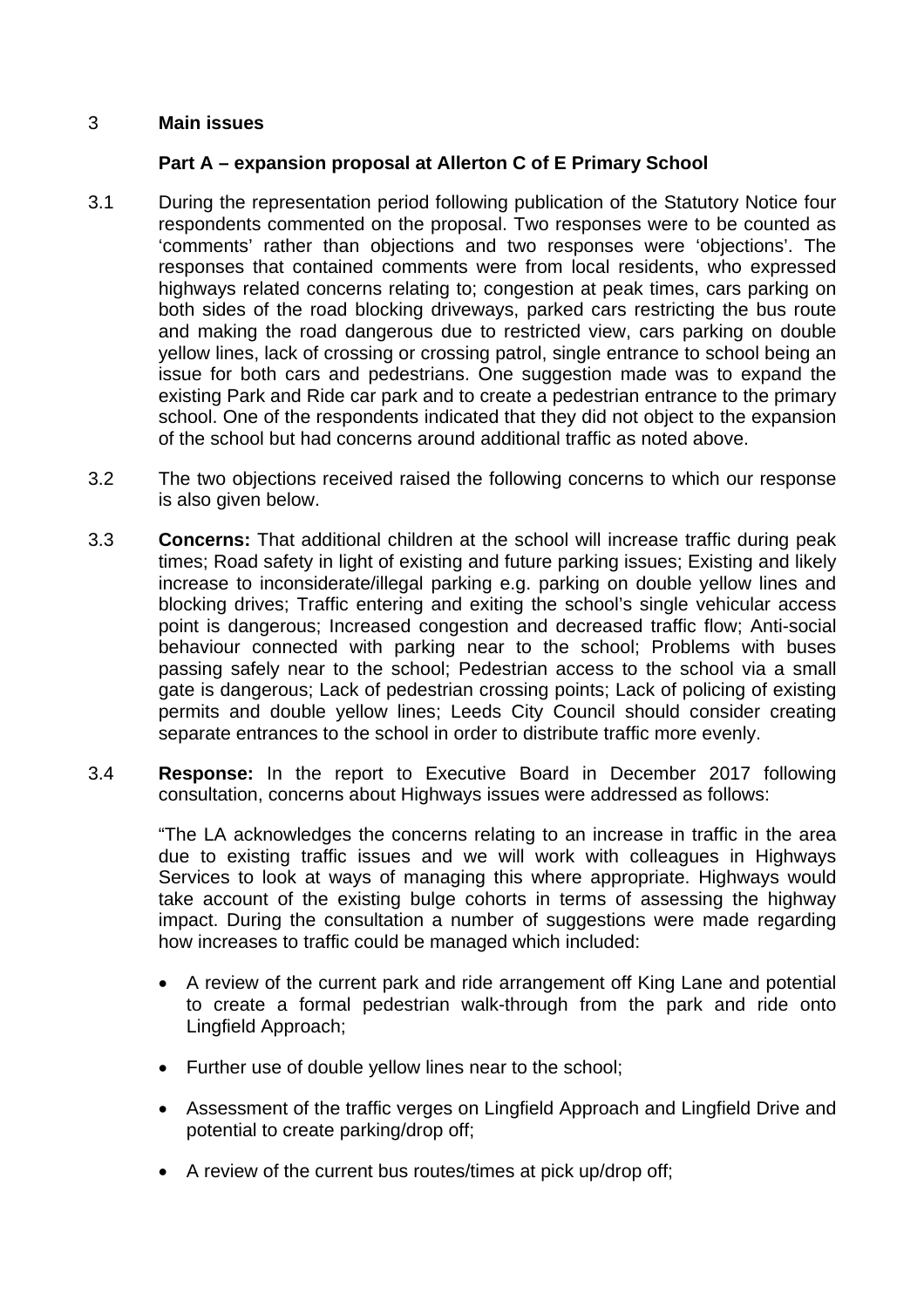Potential for making the gate at the back of school more accessible to create an additional entrance to school;

If the proposals were taken forward a full traffic survey and transport statement would need to be produced for any planning application which would need to demonstrate how the increases to traffic could be mitigated and which would include a consideration of these and any other potential solutions for helping to manage the increases to traffic and congestion. Parents and local residents would have the opportunity to formally comment on any planning applications".

- 3.5 The Highways Team has further indicated that a transport assessment would be carried out to fully assess the existing situation and the impact that the proposed development would have on the surrounding roads. This would include the current bus routes in the area. Following the assessment, a package of measures to mitigate the effects of the development would be put forward, the emphasis being on promoting and encouraging sustainable travel to and from the site such as walking, cycling and public transport and reducing the need for travelling to and from the site by private car. As part of the initial consultations, existing safety concerns were raised and a review of the parking, crossing facilities and traffic management measures will be required to determine the off-site highway works required to mitigate the proposed increase.
- 3.6 As objections were received the School Organisation Advisory Board (SOAB) was convened to consider the matter and make a recommendation to Executive Board. SOAB met on 20 February 2018, the notes of their meeting are attached as an appendix to this report.
- 3.7 The expansion of Allerton C of E Primary School is proposed as it is a good school (Ofsted January 17) and was judged to be outstanding in the Statutory Inspection of Anglican and Methodist Schools (SIAMs) report (January 17). The school is popular with local families, situated within an area of high demographic need.
- 3.8 The Governors and Senior Leadership Team are confident that its dedicated staff team can meet the needs of every child who attends the school. The leadership team will continue to rigorously monitor the progress of children; ensuring high standards of teaching and learning are consistently delivered as children progress through each phase of school. The school is part of Noctua Teaching School Alliance, and its experienced middle and senior leaders are committed to improving outcomes for children in the school, but also share their skills and knowledge with colleagues in other schools through the Senior Leadership programme. The school welcomes the opportunity to enable more children to benefit from its commitment to developing respect, caring, tolerance, kindness, honesty and openness.

### **Part B – expansion and establishment of SEN proposals at Beeston Hill St Luke's C of E Primary School**

3.9 During the representation period following publication of the Statutory Notice there were no comments or objections received in relation to this proposal.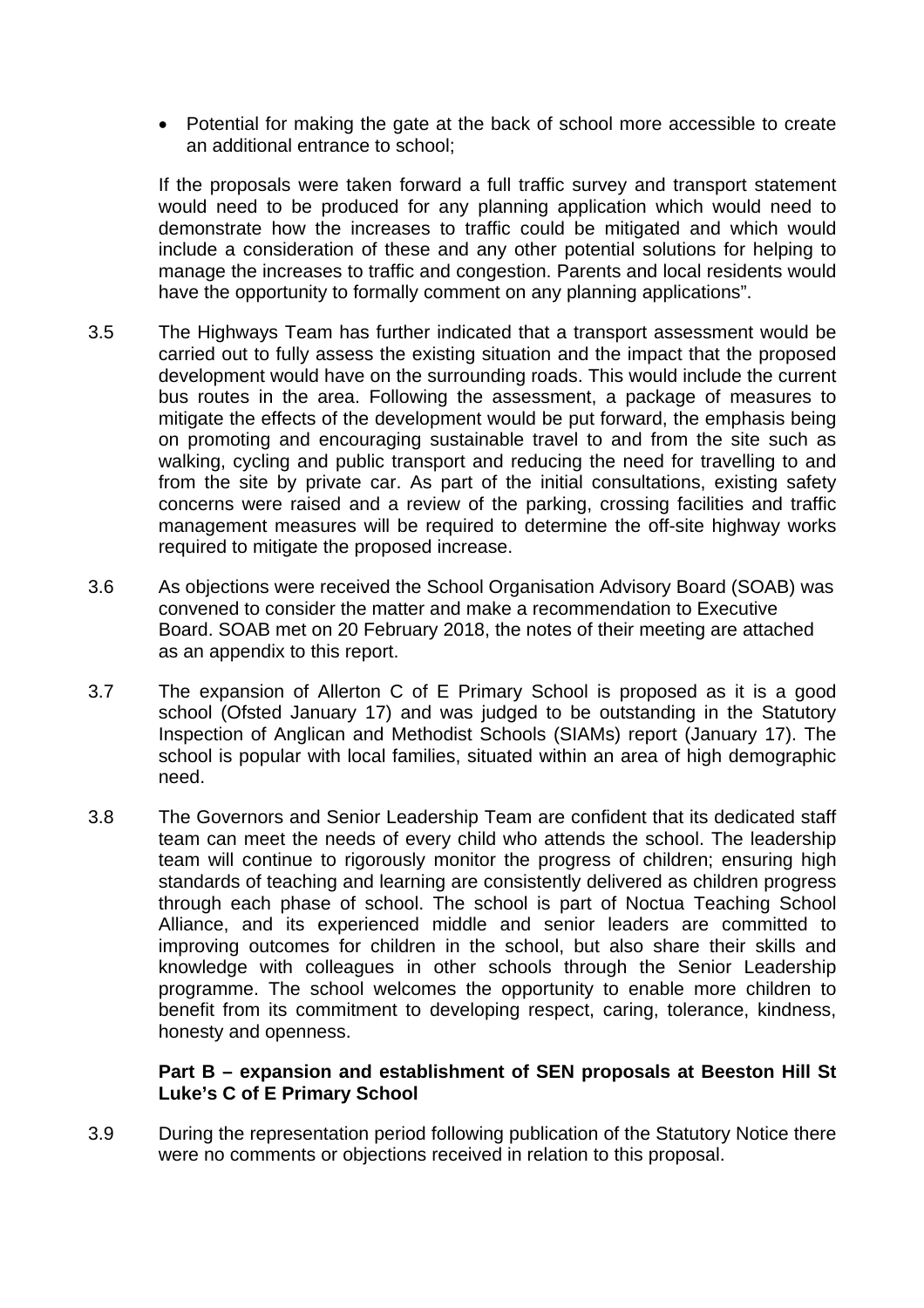- 3.10 The expansion of Beeston Hill St Luke's C of E Primary School and establishment of SEN provision is proposed as it is an Ofsted rated outstanding school in an area of high demographic need, is very popular with local families and is supported by both the Complex Needs and Learning Improvement teams.
- 3.11 The school benefits from strong leadership and management, and a dedicated staff team who are very positive about the potential permanent expansion. They are confident that existing high standards of teaching and learning can be maintained, resulting in improved outcomes for a greater number of local children.
- 3.12 The SEN provision for pupils who may have a diagnosis of ASC and who often have the academic ability but who are displaced from learning as a result of their social difficulties and anxiety, would give the individual pupil a flexible and tailored education as well as providing a safe space within the school. This would be supported by specialist and experienced staff supporting teaching and learning. The aim of the provision would be for pupils to access mainstream classes most of the time with access to a broad and balanced mainstream curriculum. Provision within Beeston Hill St Luke's C of E Primary School supports the authority's drive to make Leeds' provision accessible and inclusive.
- 3.13 The Governing Body fully supports the proposals.

## 4 **Corporate Considerations**

### **Parts A and B**

### 4.1 **Consultation and Engagement**

- 4.1.1 The process in respect of all the proposals has been managed in accordance with the relevant legislation and with local good practice.
- 4.1.2 The Statutory Notices were published in the Yorkshire Evening Post on 8 January 2018. Copies of the Statutory Notices were displayed at each entrance to the respective schools, on notice boards at the schools and on lampposts in the areas near to the schools. The full proposals were posted on the schools' websites and on the Leeds City Council website and parents at both schools informed, along with any stakeholder who responded to the original consultations at both schools where contact details were provided. Other local schools and the Dioceses were also informed about the proposals. In addition details of the SEN proposal at Beeston Hill St Luke's C of E Primary School was shared with various parent groups including EPIC (Empowering Parents, Improving Choices), SCOPE and SENDIASS Leeds (Special Educational Needs and Disability Information Advice Support Service).
- 4.1.3 Stakeholders had the opportunity to comment or object to the proposals either in writing or by email.
- 4.1.4 During the original consultation ward members gave their support to the proposals at Beeston Hill St Luke's Primary School. During the original consultation ward members gave their broad support for the proposals at Allerton C of E Primary providing that the Highways and parking issues were addressed. A response to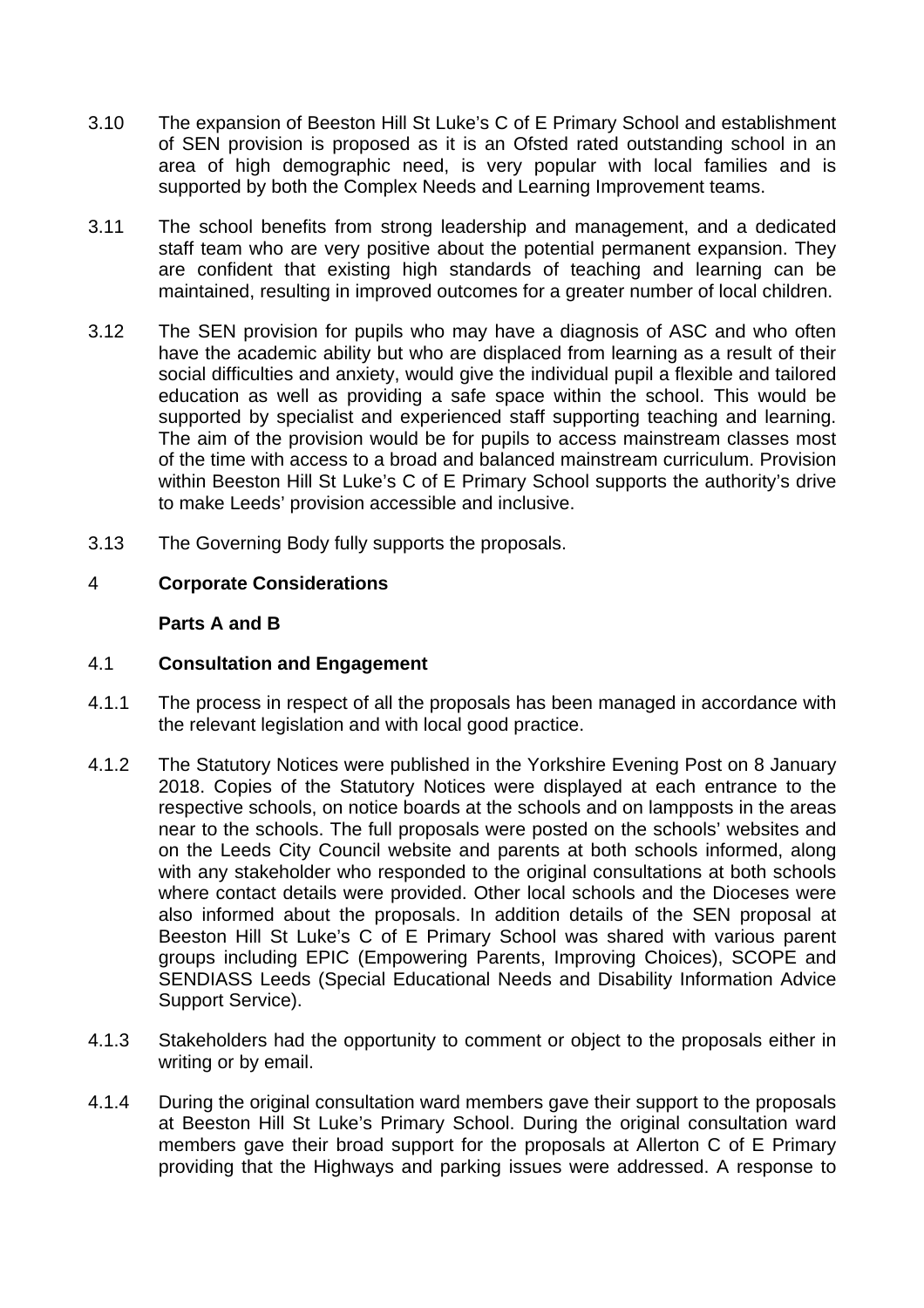the Highways issues was given in the report to Executive Board in December 2017. Details of the Statutory Notice were subsequently shared with local ward members and parish councillors for both sets of proposals. No further comments were received.

### 4.2 **Equality and Diversity / Cohesion and Integration**

4.2.1 The EDCI screening forms for the proposals at Allerton C of E Primary School and Beeston Hill St Luke's C of E Primary School have been completed and attached as appendices to this report.

### 4.3 **Council policies and Best Council Plan**

- 4.3.1 These proposals offer good value for money through their capacity to support achievement of the Best Council outcome to give everyone the chance to do well at every level of learning, gaining the skills they need for life.
- 4.3.2 These proposals are being brought forward to meet the LA's statutory duty to ensure there are sufficient school/learning places for all the children in Leeds. Providing places close to where children live allows improved accessibility to local and desirable school places, is an efficient use of resources and reduces the risk of non-attendance.
- 4.3.3 These proposals contribute to the city's aspiration to be the best council, the best city in which to grow up and a child friendly city. The delivery of pupil places through the Learning Places Programme is one of the baseline entitlements of a child friendly city. By creating good quality local school places we can support the priority aim of improving educational achievement and closing achievement gaps. In turn, by providing young people with the skills they need for life, these proposals provide underlying support for the council's ambition to produce a strong economy by compassionate means. A good quality school place also contributes towards delivery of targets within the Children and Young People's Plan such as our obsession to improve behaviour, attendance and achievement.
- 4.3.4 It is important when bringing any proposals forward that there is a degree of certainty that any change would not have a negative impact on teaching and learning.
- 4.3.5 Allerton C of E Primary School was rated good in its January 2017 Ofsted inspection and was judged to be outstanding in the Statutory Inspection of Anglican and Methodist Schools (SIAMs) report in January 2017. The Governing Body and Senior Leadership Team are confident that its dedicated staff team can meet the needs of every child who attends the school, managing the change whilst maintaining standards.
- 4.3.6 Beeston Hill St Luke's C of E Primary School was judged to be outstanding in its June 2008 Ofsted inspection and maintained that judgment in its interim inspection in April 2011. The school benefits from strong leadership and management and is confident that existing high standards of teaching and learning can be maintained, resulting in improved outcomes for a greater number of local children.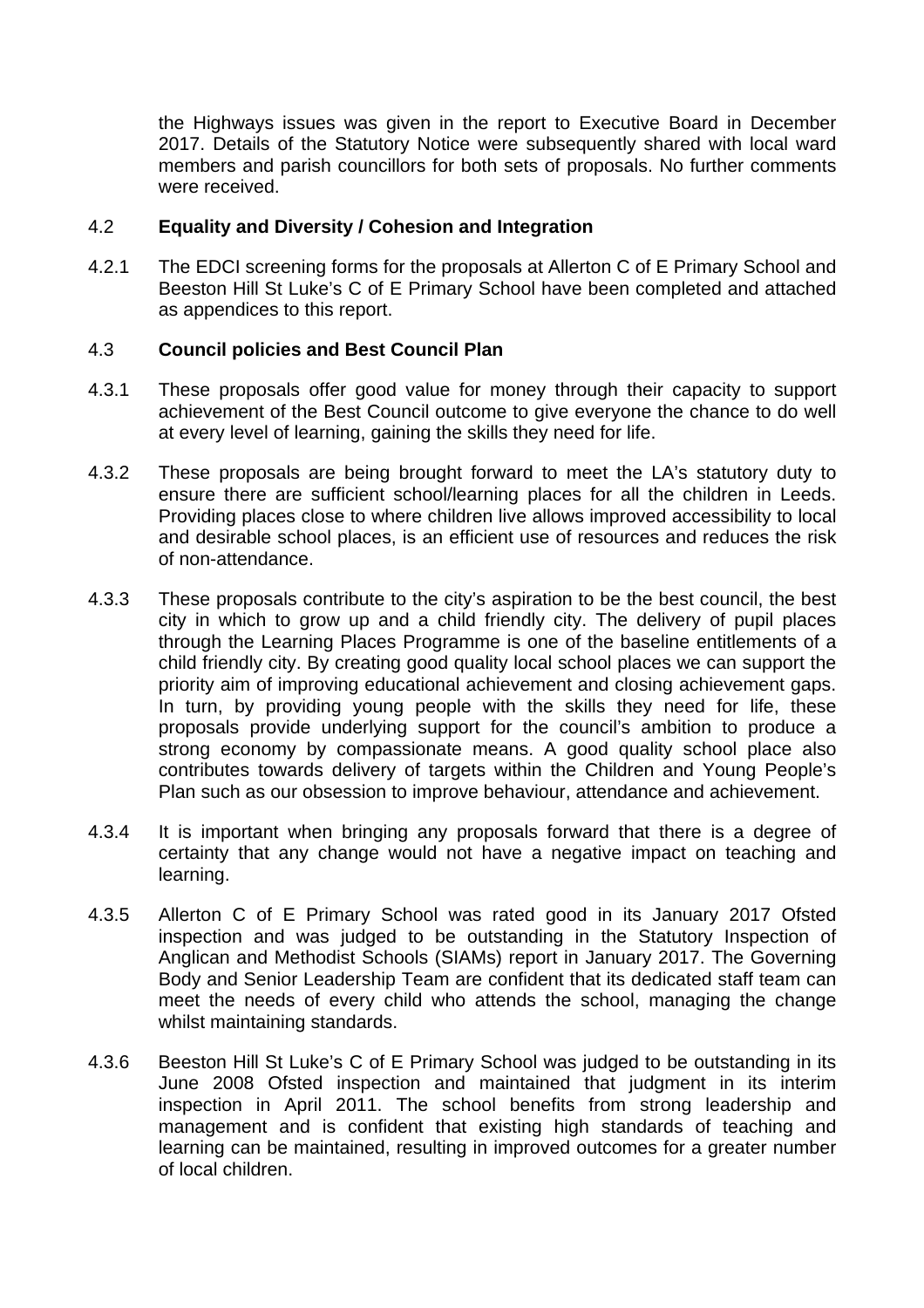### 4.4 **Resources and value for money**

- 4.4.1 Pre-feasibility budgets, based on high-level calculations, are estimated at £3.9m for the proposed expansion of Allerton C of E Primary School and £2.7m for the proposed expansion and establishment of SEN provision at Beeston Hill St Luke's C of E Primary School.
- 4.4.2 The proposed schemes would be subject to planning permission which would need to be granted prior to the commencement of construction works. Once the feasibility stage was complete and schemes proceeded to the detailed design phase, budgets would be realigned to reflect that all parties have agreed the final design and cost estimates, which would take account of site investigations and survey information, in accordance with standard project and risk management principles. Schemes would also be subject to relevant stakeholder consultation.
- 4.4.3 These expansions would be funded from the Learning Places Programme, primarily through Basic Need Allocations. The precise funding packages would be confirmed at the design freeze stage, and detailed in the relevant Design and Cost reports.

### 4.5 **Legal Implications, Access to Information and Call In**

- 4.5.1 The processes that have been and will be followed are in accordance with the Education and Inspections Act 2006 as set out in the School Organisation (Prescribed Alterations to Maintained Schools) (England) Regulations 2007, and amended by School Organisation (Prescribed Alterations to Maintained Schools) (England) Regulations 2013.
- 4.5.2 This report is subject to call in.

### 4.6 **Risk Management**

- 4.6.1 These proposals have been brought forward in time to allow places to be delivered for 2018 in the case of Allerton C of E Primary School and 2019 in the case of Beeston Hill St Luke's C of E Primary School. A decision not to proceed at this stage may result in fresh consultations on new proposals, and places may not be delivered in time. It may also result in further bulge cohorts being delivered in other local schools which would be more costly in the longer term. The LA's ability to meet its statutory duty for sufficiency of school places in the short term may be at risk.
- 4.6.2 The majority of the school site at Allerton C of E Primary School is protected playing pitches. Early consultation with Sport England would be required to obtain approval to build on the existing playing pitches in order for the proposed expansion to progress.
- 4.6.3 There is also a corporate risk associated with failing to provide sufficient school/learning places in good quality buildings that meet the needs of local communities.